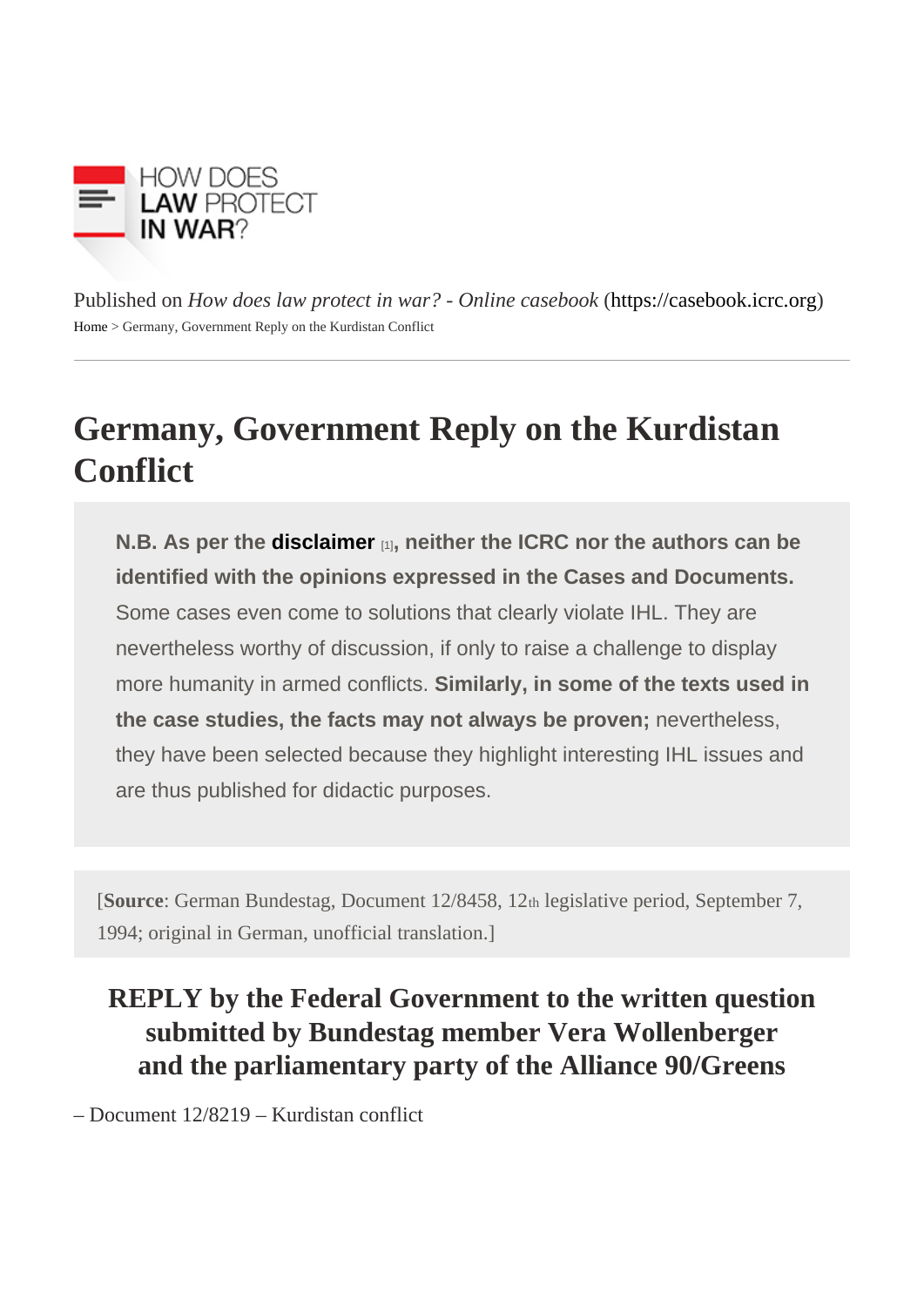[*The reply was issued on behalf of the Federal Government in a letter of the Federal Ministry of Foreign Affairs dated September 5, 1994. The document also sets out – in small type – the text of the questions.*]

The Kurdish war of self-determination in Turkey claimed 4,200 lives on either side in 1993 (*Frankfurter Rundschau*, March 21, 1994). A total of 874 villages were destroyed. According to Prime Minister Tansu Ciller, in the last ten years the civil war has cost the Turkish State alone DM 95 billion (*Frankfurter Rundschau*, March 22, 1994). [...]

On April 28, 1994 the German Bundestag adopted a motion by the Parliamentary Social Democratic Party (in accordance with a resolution of April 12, 1994 put forward by the Foreign Affairs Committee, Document 12/7224), stating that the German Bundestag considers "the Turkish government's policy of attempting to defeat the PKK by military force alone to be hopeless" and that "an escalation of the violence will not resolve the problem, but will simply cause greater harm and render means of reaching a peaceful solution more difficult." [...]

The objective of German foreign policy should be to foster dialogue between the parties in conflict and to promote a peaceful solution. An initial step could, however, be to urge both sides to observe human rights and to comply with international humanitarian law applicable in armed conflict. At present both those principles are increasingly being violated in the conflict zone. [...]

8. To the knowledge and in the estimation of the Federal Government does the PKK satisfy the requirements of Article 1 of the regulations annexed to the Hague Convention of 1907?

If not, which requirements does it fail to satisfy?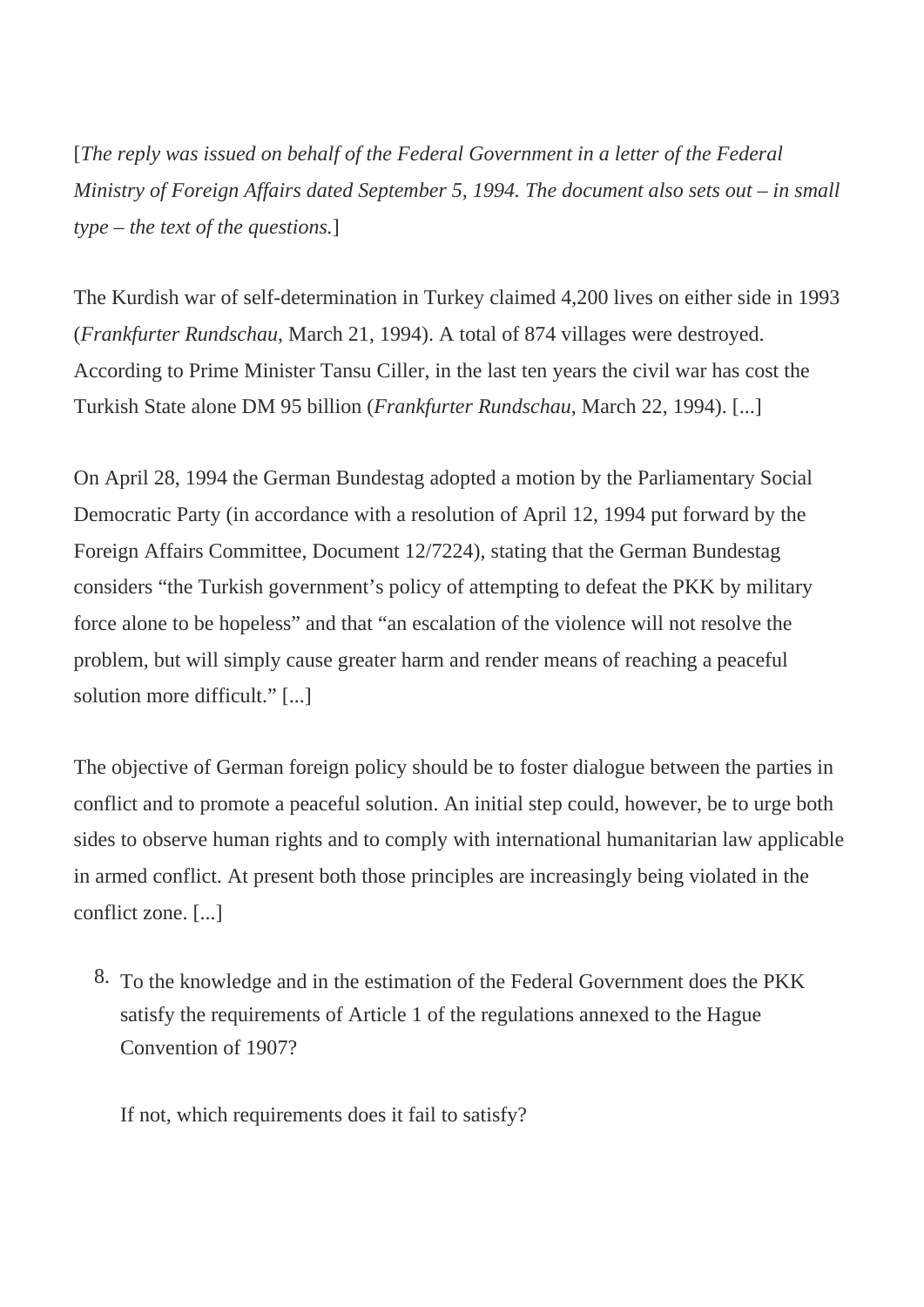If so, how can that fact be reconciled with the accusation that the PKK is a terrorist organization?

The term "belligerent" is defined in Article 1 of the Regulations annexed to Hague Convention IV Respecting the Laws and Customs of War on Land. Under the Convention the laws, rights and duties of war apply not only to armies but also to militia and volunteer corps fulfilling specific conditions listed in Article 1.

Prior to any examination of whether the PKK is to be deemed a belligerent within the meaning of that provision of Article 1, it must first be established whether Hague Convention IV is in fact applicable to the Kurdistan conflict. Article 2 of the Convention, known as the all-participation clause, stipulates that the provisions contained therein do not apply except between contracting Powers, and then only if all the belligerents are parties to the Convention. Therefore, the Convention does not apply to the Kurdish conflict. [...]

12. The "International Conference on North-West Kurdistan", held in Brussels on March 12 and 13, 1994, called upon the PKK (para. 20 of the final resolution) "to submit to the Swiss government – as the depositary of 1977 Protocol I additional to the 1949 Geneva Conventions – a declaration expressing its willingness to be bound by the applicable rules of international law, as provided for in Article 96, para. 3, of said Protocol I." The Secretary General of the PKK, Abdullah Özcalan, stated his willingness to comply with that request.

Is the Federal Government willing to demand the same from the Turkish government, as the very first step towards de-escalation?"

Under Article 96, para. 3, of Protocol I additional to the 1949 Geneva Conventions, an "authority representing a people engaged against a High Contracting Party in an armed conflict of the type referred to in Article 1, para. 4," may address a unilateral declaration to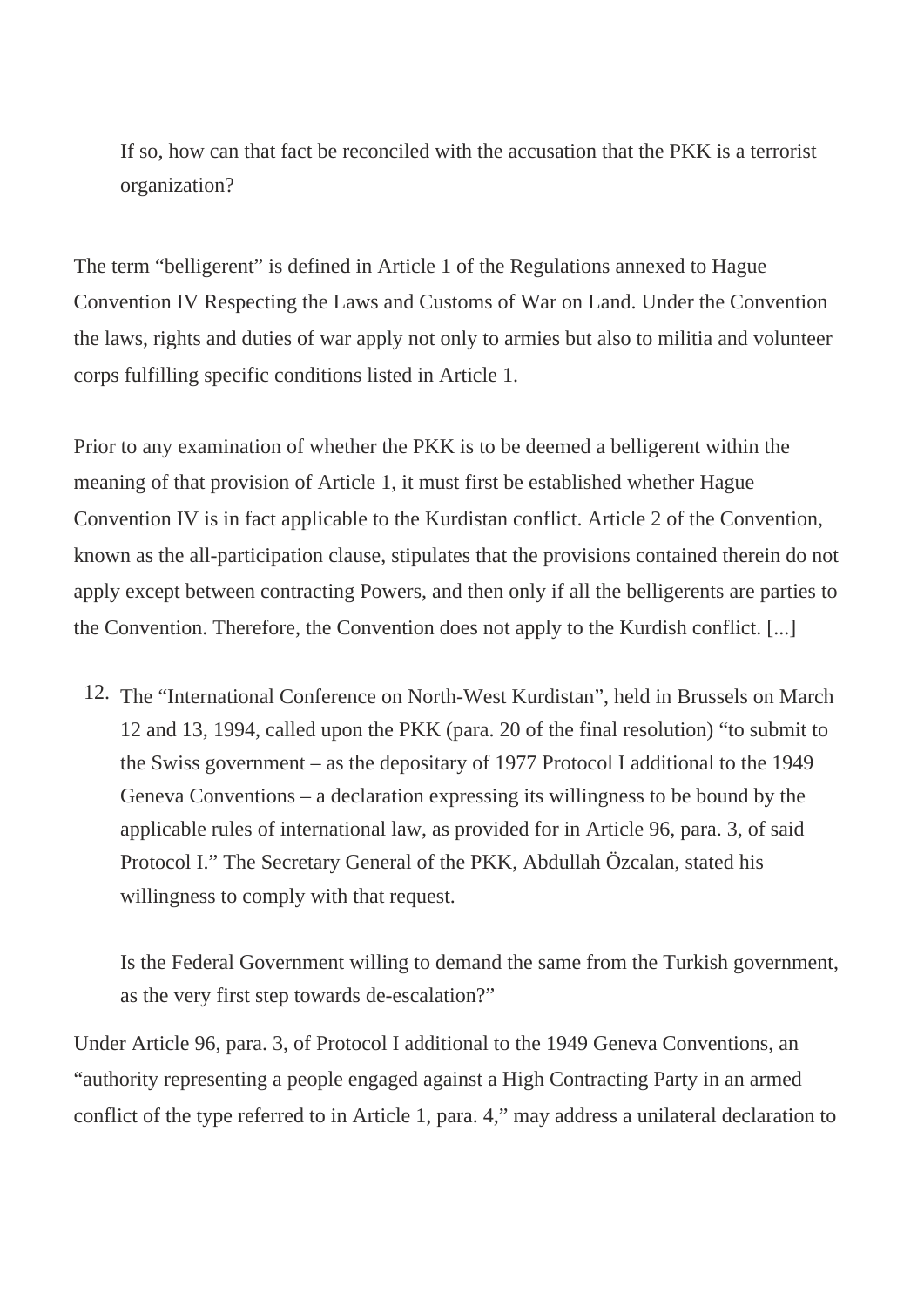the depositary by which it undertakes to apply the Conventions and the Protocol in relation to that conflict.

Conflicts of the type referred to in Article 1, para. 4, include armed conflicts "in which peoples are fighting against colonial domination and alien occupation and against racist regimes in the exercise of their right of self-determination". Neither of those criteria apply to the Kurdish conflict.

The Federal Government would, however, welcome a move by both parties to the Kurdish conflict to comply with the provisions relating to the law of war contained in the Geneva Conventions and Protocol I. In any event, Article 3 common to all the Geneva Conventions, which sets minimum standards to be observed by all parties to a non-international conflict, does apply. Furthermore, Article 3, para. 2, encourages the parties to an internal conflict specifically to bring into force, by means of special agreements, all or part of the other provisions of the Geneva Conventions.

## **Discussion**

- 1. Is the situation in eastern Turkey/Kurdistan an armed conflict? Does IHL cover the situation? How should a declaration by the PKK under Art. 96(3) of Protocol I be interpreted? Does it oblige Turkey to respect the IHL of international armed conflicts? How could that declaration be interpreted under the IHL of non-international armed conflicts? [\(GC I-IV, Art. 3](https://www.icrc.org/applic/ihl/ihl.nsf/Article.xsp?action=openDocument&documentId=BAA341028EBFF1E8C12563CD00519E66) [2])
- 2. a. Does the Hague Convention IV apply to the conflict? If Art. 1 of the Hague Regulations does not apply to the PKK, is it because not all parties to the conflict are parties to the Hague Convention? Because the PKK is not party to that Convention? Because the PKK is not a party to an international armed conflict?
	- b. If the PKK is not bound by Art. 1 of the Hague Regulations, does it not have any obligation to distinguish its fighters from the civilian population?
- 3. If PKK fighters are not covered by or fail to respect Art. 1 of the Hague Regulations,